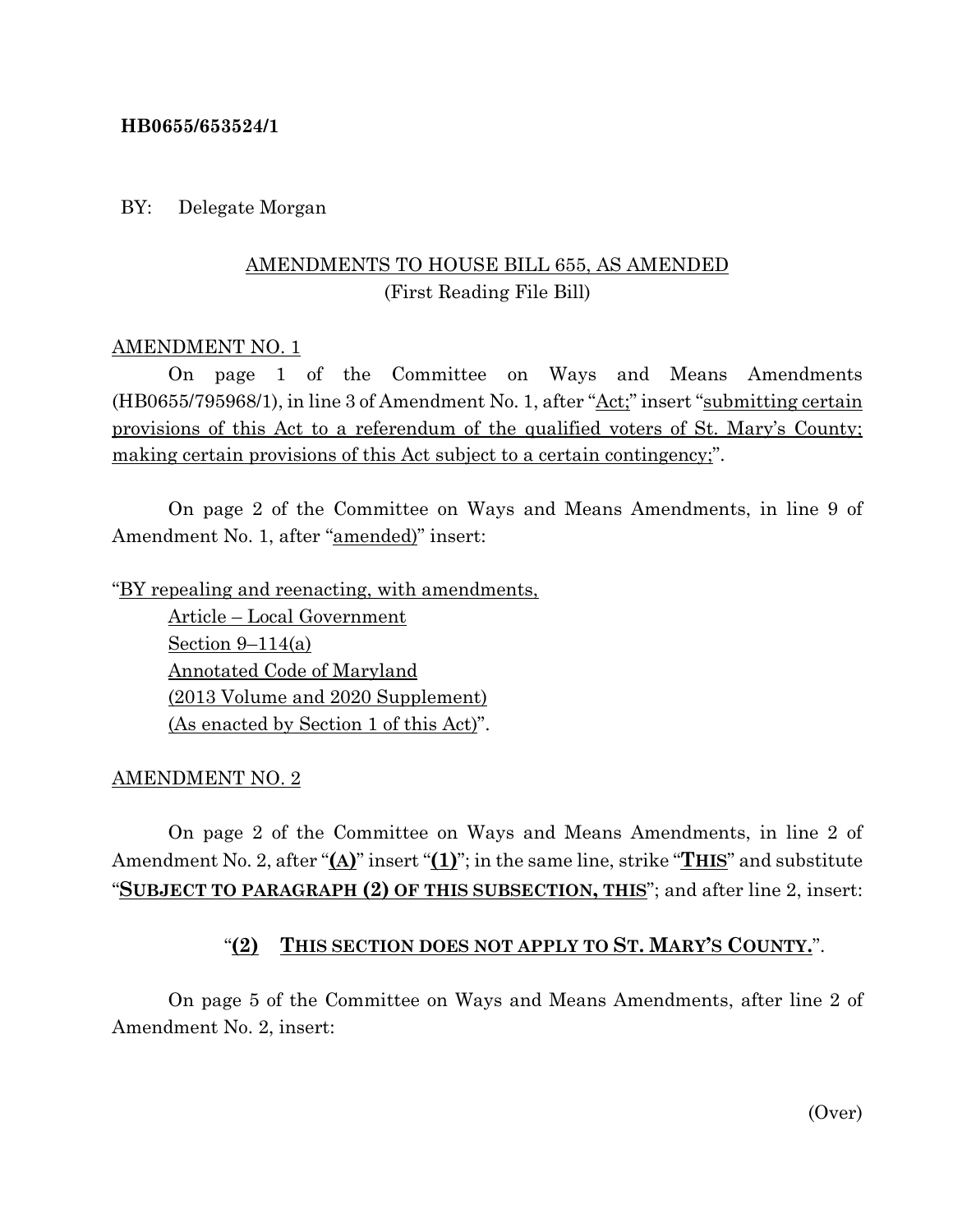## **HB0655/653524/1 Morgan Amendments to HB 655 Page 2 of 3**

"SECTION 2. AND BE IT FURTHER ENACTED, That the Laws of Maryland read as follows:".

On page 6 of the Committee on Ways and Means Amendments, in line 5 of Amendment No. 2, after "President." insert:

"SECTION 3. AND BE IT FURTHER ENACTED, That the Laws of Maryland read as follows:

## **Article – Local Government**

9–114.

(a) **[**(1) Subject to paragraph (2) of this section, this**] THIS** section applies only to code counties and commission counties.

**[**(2) This section does not apply to St. Mary's County.**]**";

in line 6, strike " $2$ ." and substitute " $4$ ."; in the same line, after "That" insert "Section 1 of"; in line 11, after "Act." insert:

"SECTION 5. AND BE IT FURTHER ENACTED, That before Section 2 of this Act becomes effective, it first shall be submitted to a referendum of the qualified voters of St. Mary's County at the general election to be held in November 2022. The County governing body and the St. Mary's County Board of Elections shall do those things necessary and proper to provide for and hold the referendum required by this section. If a majority of the votes cast on the question are "For the referred law" Section 2 of this Act shall become effective on the 30th day following the official canvass of votes for the referendum, but if a majority of the votes cast on the question are "Against the referred law" Section 2 of this Act, with no further action required by the General Assembly, shall be null and void.